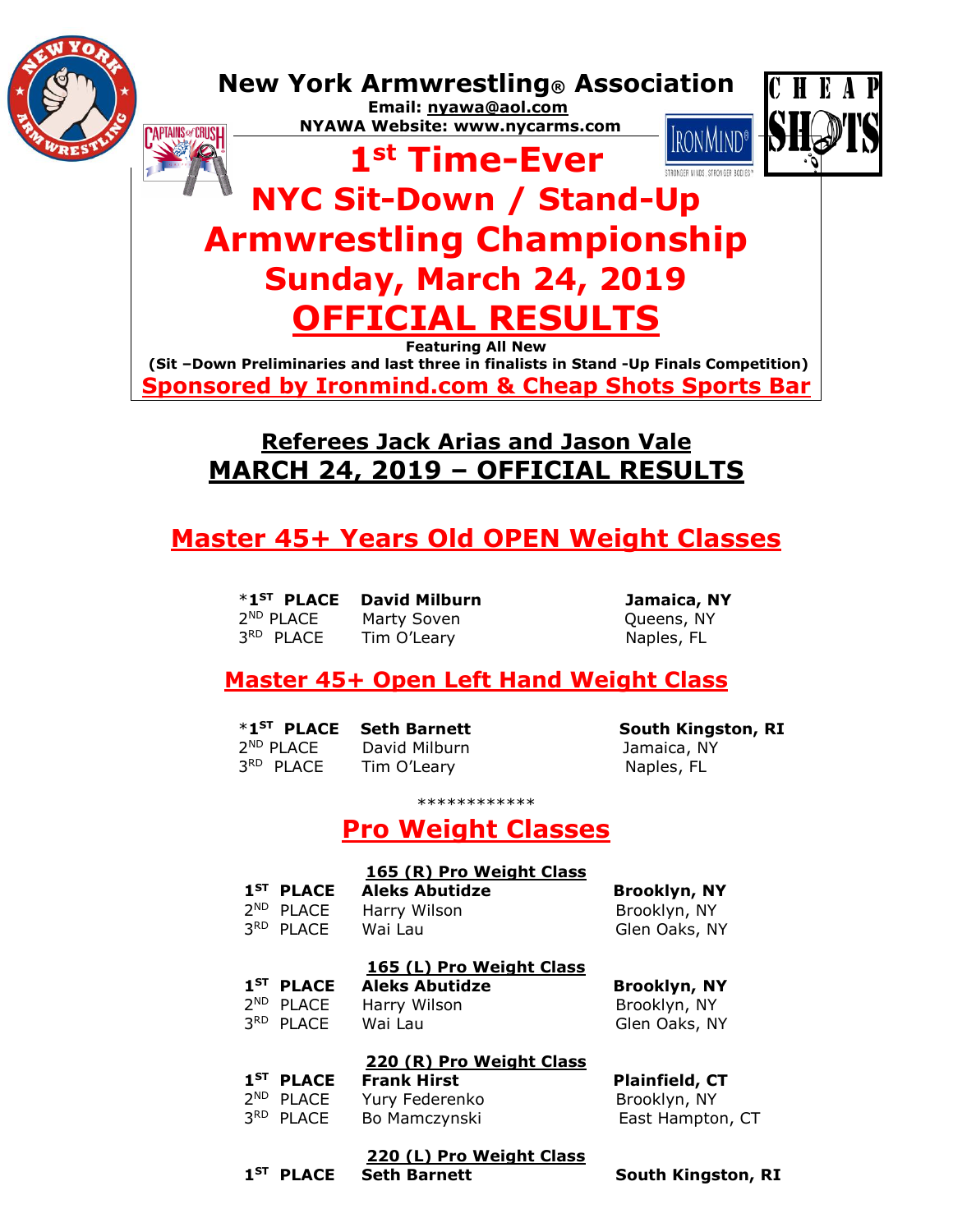| 2 <sup>ND</sup> PLACE<br>3RD PLACE              | <b>Frank Hirst</b><br>Yury Federenko                     | Plainfield, CT<br>Brooklyn, NY     |
|-------------------------------------------------|----------------------------------------------------------|------------------------------------|
|                                                 | <b>Super (R) Pro Weight Class</b>                        |                                    |
| $1ST$ PLACE<br>2 <sup>ND</sup> PLACE            | <b>Alexandr Rakhmanov</b><br>David Milburn               | <b>Brooklyn, NY</b><br>Jamaica, NY |
| 3RD PLACE                                       | Marty Soven                                              | Queens, NY                         |
|                                                 | <b>Super (L) Pro Weight Class</b>                        |                                    |
| $1ST$ place                                     | <b>Alexandr Rakhmanov</b>                                | <b>Brooklyn, NY</b>                |
| 2 <sup>ND</sup><br><b>PLACE</b>                 | Rajnold Rudzinski                                        | Brooklyn, NY                       |
| 3RD PLACE                                       | David Milburn                                            | Jamaica, NY                        |
| $1^{ST}$ place                                  | <b>Women (R) Open Weight Class</b><br>Aleksandra Ozerova |                                    |
| 2 <sup>ND</sup> PLACE                           | Anastasia Karpova                                        | Ridgewood, NY<br>Brooklyn, NY      |
| 3RD PLACE                                       | Joyce Boone                                              | Brooklyn, NY                       |
|                                                 | <b>Women (L) Open Weight Class</b>                       |                                    |
| $1ST$ place                                     | Aleksandra Ozerova                                       | <b>Ridgewood, NY</b>               |
| 2 <sup>ND</sup> PLACE<br>3RD PLACE              | Anastasia Karpova                                        | Brooklyn, NY                       |
|                                                 | Ana Kenah                                                | Jersey City, NJ                    |
|                                                 | <u>Amateur Weight Classes</u>                            |                                    |
|                                                 | 165 (R) Amateur Weight Class                             |                                    |
| $*1$ <sup>ST</sup> PLACE                        | <b>Jonathan Nim</b>                                      | <b>Elmhurst, NY</b>                |
|                                                 | 2 <sup>ND</sup> PLACE Daniel Eramin                      | Flushing, NY                       |
| 3RD PLACE Wai Lau                               |                                                          | Glen Oaks, NY                      |
|                                                 | 165 (L) Amateur Weight Class                             |                                    |
| *1 <sup>ST</sup> PLACE                          | <b>Jonathan Nim</b>                                      | <b>Elmhurst, NY</b>                |
| 2 <sup>ND</sup> PLACE                           | Wai Lau                                                  | Glen Oaks, NY                      |
| 3RD PLACE                                       | Gustavo Gutierrez                                        | Woodland Park, NJ                  |
|                                                 | 190 (R) Amateur Weight Class                             |                                    |
| *1 <sup>ST</sup> PLACE                          | <b>Berika Berekashuili</b>                               | <b>Brooklyn, NY</b>                |
| 2 <sup>ND</sup> PLACE<br>3RD PLACE              | Azar Asgarzada<br>Lorenzo Montanez                       | Brooklyn, NY<br>Brooklyn, NY       |
|                                                 |                                                          |                                    |
|                                                 | 190 (L) Amateur Weight Class                             |                                    |
| *1 <sup>ST</sup> PLACE<br>2 <sup>ND</sup> PLACE | Azar Asgarzada<br>Berika Berekashuili                    | <b>Brooklyn, NY</b>                |
| 3RD PLACE                                       | Krystian Pedeiweater                                     | Brooklyn, NY<br>Brooklyn, NY       |
|                                                 |                                                          |                                    |
|                                                 | 220 (R) Amateur Weight Class                             |                                    |

 \***1ST PLACE Matthew Cascioli Mahopac, NY**  2<sup>ND</sup> PLACE Victor Sidenko Brooklyn, NY 3<sup>RD</sup> PLACE Jason Kolataze **Bronx, NY** 

#### **220 (L) Amateur Weight Class**

|                       | *1 <sup>ST</sup> PLACE Matthew Cascioli | <b>Mahopac, NY</b> |
|-----------------------|-----------------------------------------|--------------------|
| 2 <sup>ND</sup> PLACE | Jason Kolataze                          | Bronx, NY          |
| 3 <sup>RD</sup> PLACE | Victor Sidenko                          | Brooklyn, NY       |

### **Super (R) Amateur Weight Class**

|                       | *1 <sup>ST</sup> PLACE Frank Chieto | <b>Brooklyn, NY</b> |
|-----------------------|-------------------------------------|---------------------|
| 2 <sup>ND</sup> PLACE | Rajnold Rudzinski                   | Brooklyn, NY        |
| 3 <sup>RD</sup> PLACE | Tim O'Leary                         | Naples, FL          |